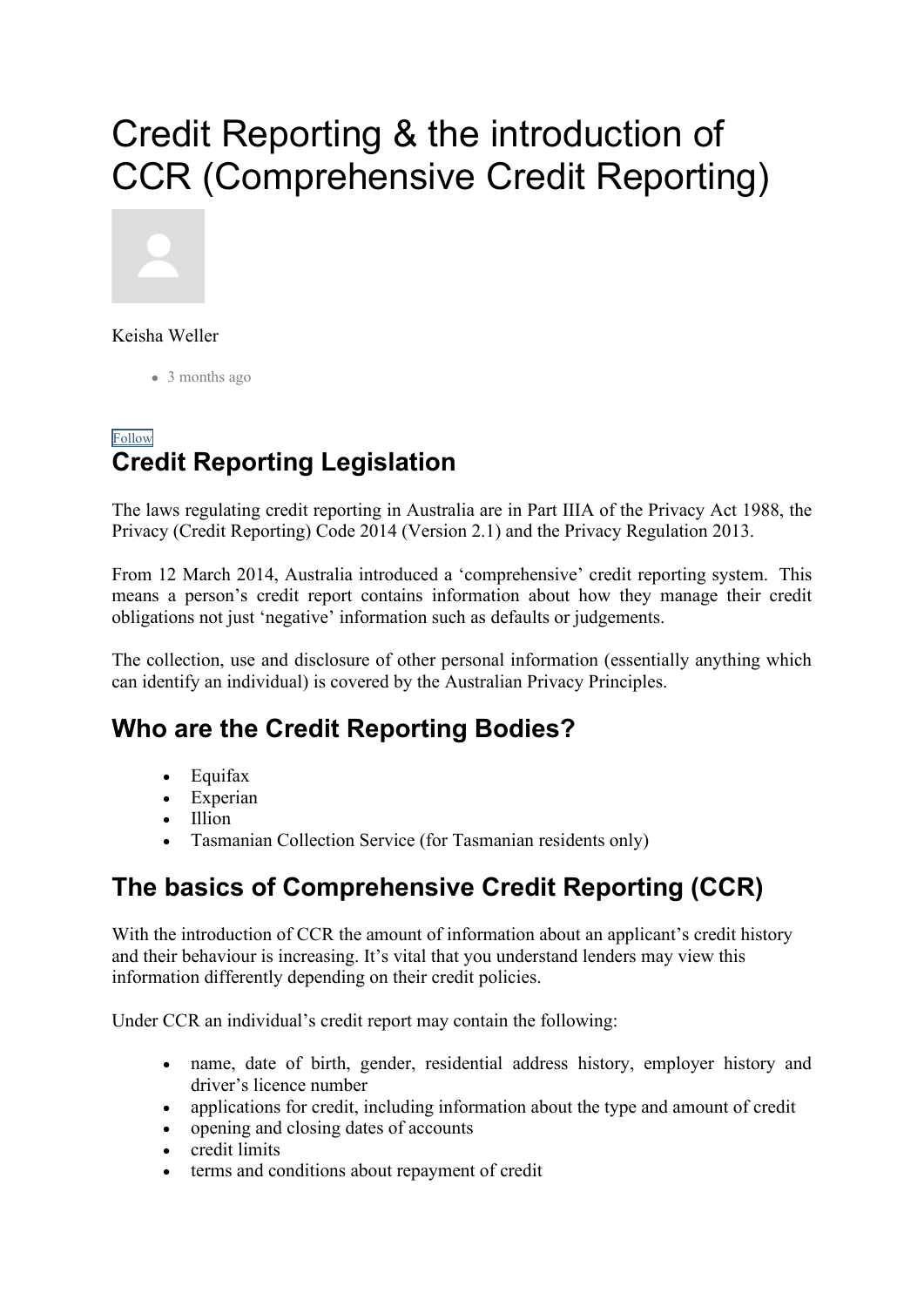- credit providers' names and the names of any credit providers who have requested copies of a credit report
- information about whether the individual has applied for commercial credit
- information about debts guaranteed, including information about when the borrower under a guarantor loan has defaulted
- credit default information (ie information about payments of more than \$150 that are at least 60 days overdue and for which the individual has been served at least 2 notices requesting payment)
- information about any overdue debts that have been paid
- court judgments made in relation to credit provided to the individual or credit applied for
- information about debt or insolvency agreements entered into and bankruptcy
- payment history information (this information can only be supplied or accessed by licensed credit providers, it can't be supplied or accessed by telecommunications companies or utility providers). An example of how repayment information might appear is shown below
- information about any serious credit infringements

A credit report shouldn't contain any information about an individual's:

- religious or philosophical beliefs
- health information
- genetic information
- racial or ethnic origins
- political opinions
- sexual orientation
- membership of professional associations or trade unions
- criminal record
- credit account balances.

#### **Repayment History Information (RHI) example**

Below is a key that explains what each status means under CCR;

| Repayment<br><b>History Status</b><br>Code | <b>Description</b>                                                                                        |
|--------------------------------------------|-----------------------------------------------------------------------------------------------------------|
| $\boldsymbol{0}$                           | The consumer credit is not overdue. Current up to and including the grace<br>period                       |
| 1                                          | $15 - 29$ days overdue                                                                                    |
| $\boldsymbol{2}$                           | $30 - 59$ days overdue                                                                                    |
| 3                                          | $60 - 89$ days overdue                                                                                    |
| $\overline{\mathbf{4}}$                    | $90 - 119$ days overdue                                                                                   |
| 5                                          | $120 - 149$ days overdue                                                                                  |
| 6                                          | $150 - 179$ days overdue                                                                                  |
| X                                          | $180 + days$ overdue                                                                                      |
| $\mathbf C$                                | Closed – The account is closed, was closed during that period or was not<br>opened yet during that period |
| A                                          | Not Associated – The account is open but the subject of the report is not<br>associated to the account    |